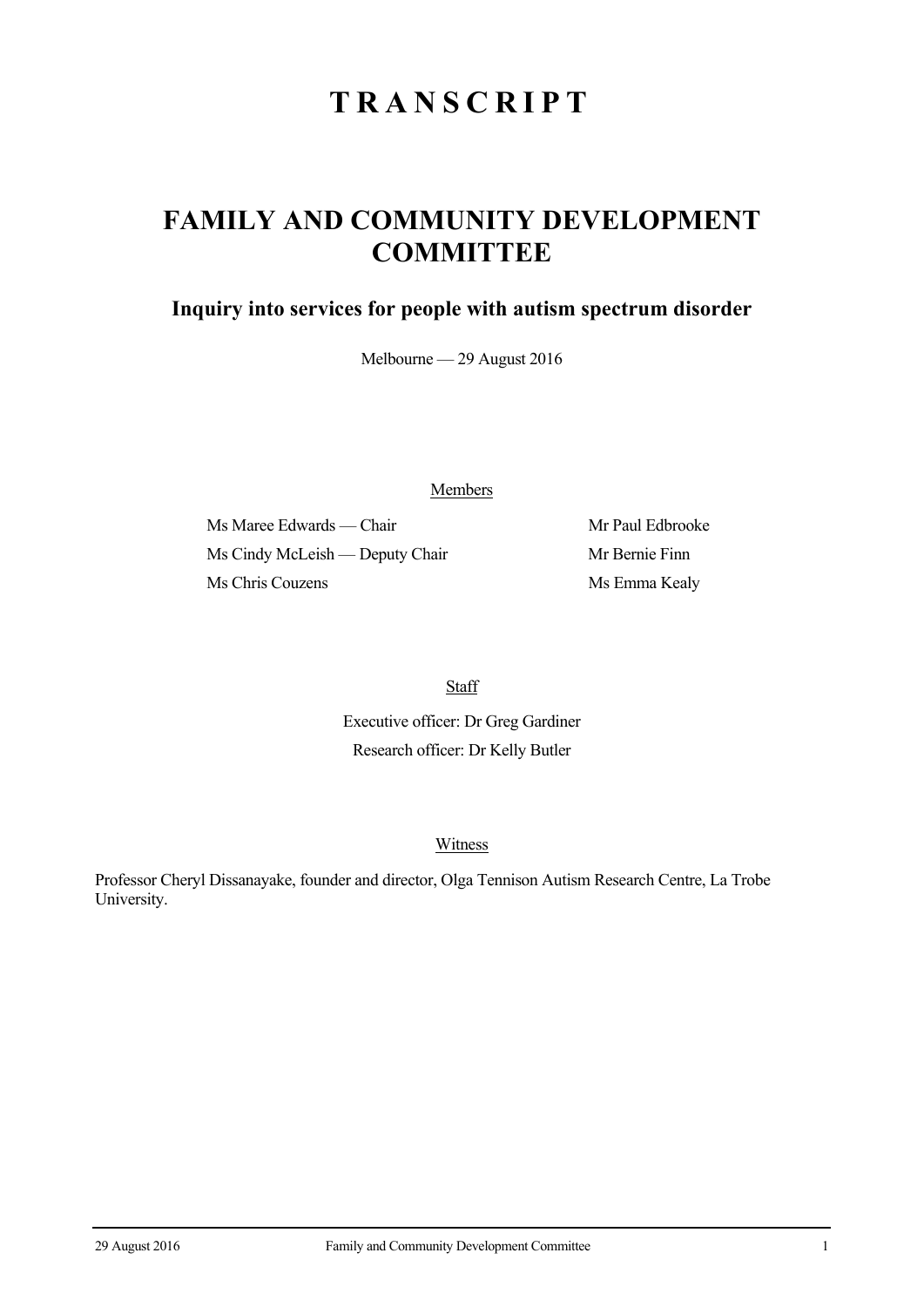**The CHAIR** — Welcome to these public hearings, Professor Cheryl Dissanayake, founder and director of the Olga Tennison Autism Research Centre, La Trobe University. Thank you for attending here this morning. All evidence at this hearing taken by the committee is protected by parliamentary privilege, as provided by the Constitution Act 1975, and is subject to the provisions of the Parliamentary Committees Act 2003 and other relevant legislation. Any comments you make outside the hearing will not be afforded such privilege. It is a contempt of Parliament to provide false evidence. Recording of the proceedings will commence today, and you will be sent a proof copy of the transcript and be able to make factual or grammatical corrections if necessary. I would like to invite you now, Professor, to make a brief presentation to the committee. Thank you.

#### **Visual presentation.**

**Prof. DISSANAYAKE** — Thank you very much, and thank you for inviting me to speak with you today. I am a developmental and behavioural scientist and so I come from a background of very early child development. As you mentioned, I am also the director of the Olga Tennison Autism Research Centre.

Just to provide some context, we were established in mid-2008, and there is a nice picture of Bill Shorten with more hair than he currently sports. Bill opened the centre for us because he was parliamentary secretary for disability at that time. Our mission, really, within the centre is to advance knowledge on the nature, causes and treatment of autism spectrum conditions. Across the centre our research spans across the lifespan — beginning with signs in early infancy, early diagnosis and early intervention — and to how best to facilitate transition into adulthood and helping people with autism, trying to understand barriers and enablers, into the workplace. But what I would really like to do today is focus on the first two years of life, because I think we as a society can do our best work here to alter the developmental outcomes for these children and their families.

We have a lot of expertise at OTARC in very early development and on the very early signs of autism in infants. We have used this knowledge to train community-based professionals to identify children developing autism within the first two years of life. Much of this work has been undertaken in Victoria, but we are also working nationally and internationally to promote very early identification. Dr Josephine Barbaro, who is a research fellow at our centre, is leading much of this work in very early infancy.

I would like to provide some key facts about autism prior to moving forward. These conditions affect 1 to 2 per cent of the population. We know now that the onset of autism is variable across the first two years of life. So some children show signs soon after birth, while others develop typically and then the development simply plateaus. Others seem to develop typically but then actually lose skills around 18 months of age, but some children regress even later than this. The early signs are very subtle, and hence are often missed. However, these can be used as markers to identify autism prospectively, and diagnosis of autism is possible from as young as 18 to 24 months of age, with high rates of stability in early diagnoses. Of course this is important, because early identification and diagnosis enables early intervention, which we know promotes much better developmental outcomes in young children. What we do know is that early intervention really is able to increase the learning capacity of children with autism and there are consistent findings now of gains in cognitive functioning following access to early intervention.

Another fact is that parent and family stress is high and quality of life is low in families affected with autism. This is not just compared to typically developing families but to other families of children with developmental disabilities. So families of those with autism have the highest levels of stress and the lowest quality of life. We also know that early identification and diagnosis leads to a reduction in family stress and an increase in their wellbeing.

So one way of promoting positive outcomes for these families is, of course, by promoting early identification and diagnosis. However, currently in Australia children are diagnosed at 49 months. This paper was based on data from the Helping Children with Autism package, so we know this is an actual underestimate because it is only under seven-year-olds that access the HCWA package. Of the under seven-year-olds the mean age in Australia is 49 months, and so it would be older if you took that cap off. The mean age in Victoria is 50 months and, in fact, currently fewer than 3 per cent of children are diagnosed by two years of age.

We believe we really can do better. You might be aware of some of our work in Melbourne where over 30 000 babies have been monitored within the Victorian maternal and child health system using an approach we developed called social attention and communication surveillance. We have trained over 300 maternal and child health nurses in this state on the very early signs of autism and on how to monitor babies during their routine check-ups at 12, 18 and 24 months.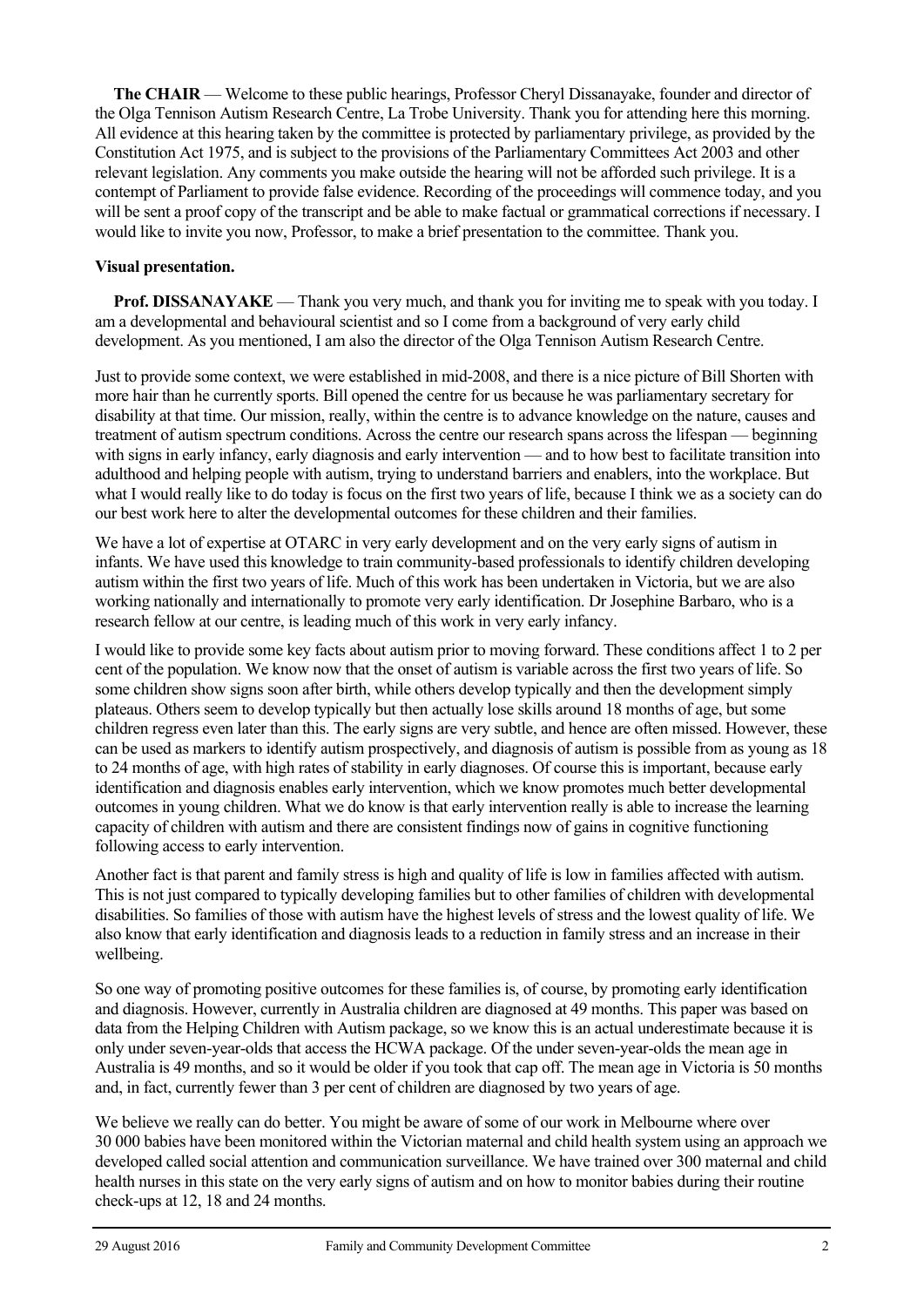Across two very large studies what we found was that 81 per cent of the children referred to us by these nurses receive a diagnosis of autism by 24 months of age. The remaining children who did not have autism had either a language or a developmental delay and so were referred earlier than would have otherwise been the case. So we did not get any true false positives. Typically developing children are not referred. In fact in our first study we had 1 per cent of children referred to us by the nurses — that is, 1 per cent of children they monitored were referred to us — and we had an estimated prevalence of 0.84 per cent of autism. However, in our more recent study you will see that the referral rate has increased to 2 per cent and in fact 1.75 per cent have a diagnosis of autism, so this accords well with the increase that has been reported over the last few years and with what we say now, which is that between 1 to 2 per cent of the population will meet criteria for an autism spectrum condition.

I just want to tell you about the outcomes of these children. We have been following up these children from the first study we did. We saw them at 48 months and we saw them again at seven to nine years, most recently. We found that 86 per cent of children at age four retain their autism diagnosis which was given at age two, so there was a high stability. But 27 per cent of children had left the spectrum by school age — that is, by between seven to nine years of age.

But most remarkable, and I have put it on this graph, are the cognitive outcomes of these children. We did not provide these children with intervention; they went into the community and accessed what interventions they could. What you will see here is the verbal developmental quotient and the non-verbal developmental quotient separately, but if you can just focus on the pink, which is the overall developmental quotient, or, at school age, the full scale IQ, you can see the increase in IQ over time of these children. In fact what is most remarkable is that at 24 months, 64 per cent were meeting criteria for an intellectual disability, that means a DQ less than 70 IQ points. By school age only 8 per cent were meeting criteria for an intellectual disability.

We also recruited a group of children who were diagnosed between three to five years. So we had our sample that was diagnosed by 24 months and we recruited a sample that were diagnosed between three to five years, so before school age. We found that 77 per cent of our children who had been diagnosed when they were little were accessing mainstream primary school versus only 57 per cent in the older diagnosis group. Also, 60 per cent of our children were still receiving some ongoing support versus 90 per cent of children diagnosed between three to five years. The reason for this is very clear. Our children are diagnosed on average about 18 months earlier than the children who we recruited, the comparison group, and because they were diagnosed earlier they began intervention earlier so they actually received on average about 11 months more early intervention. This really does impact on their development outcomes.

So we believe that monitoring children using developmental surveillance very early provides a model where we can build capacity in primary health care professionals to reliably identify children developing autism. We need to train early childhood professionals on what these very early signs are. We are currently doing a full statewide implementation of this in Tasmania. We have just begun this work with Autism CRC and we have just trained all of their — they call them — CHAPs nurses in Tasmania. We are also undertaking this work internationally. We have been doing this work internationally since 2011 and, in fact, in Melbourne's sister city, Tianjing, in China, we have got the SACS into their seven-year health plan. There are 100 000 babies born in Tianjing each year as opposed to 60 000 babies born in Victoria.

There are several barriers I think that we need to talk about to early identification and diagnosis. The first is awareness of the very early signs, not just amongst parents but also amongst professionals. So, for example, a paediatrician saying this child is too young to diagnose with autism is not uncommon. GPs and paediatricians continue to think that this is not possible in very early life, so I think we need to change that. Of course you get pockets of excellence but across the board it is not recognised that very early diagnoses are possible.

A further significant issue, and I heard this referred to in the presentation previously, is, of course, the waiting lists for diagnosis. So even though some children might be identified early, in a timely manner, because we have done all of this training with these maternal and child health nurses, they end up ageing while they are on a waiting list for a diagnosis. Many of these waiting lists are between 6 to 18 months — we have done an audit of these waiting lists — which is a really long time in the life of the developing brain of a small child. In fact because of these long waiting lists the CAMHS teams prioritise children in their year before school. Now, I understand why this is the case, but ultimately it is really detrimental to child outcomes. So the CAMHS teams are not seeing children under three; mostly they are seeing older children and that is because of the lack of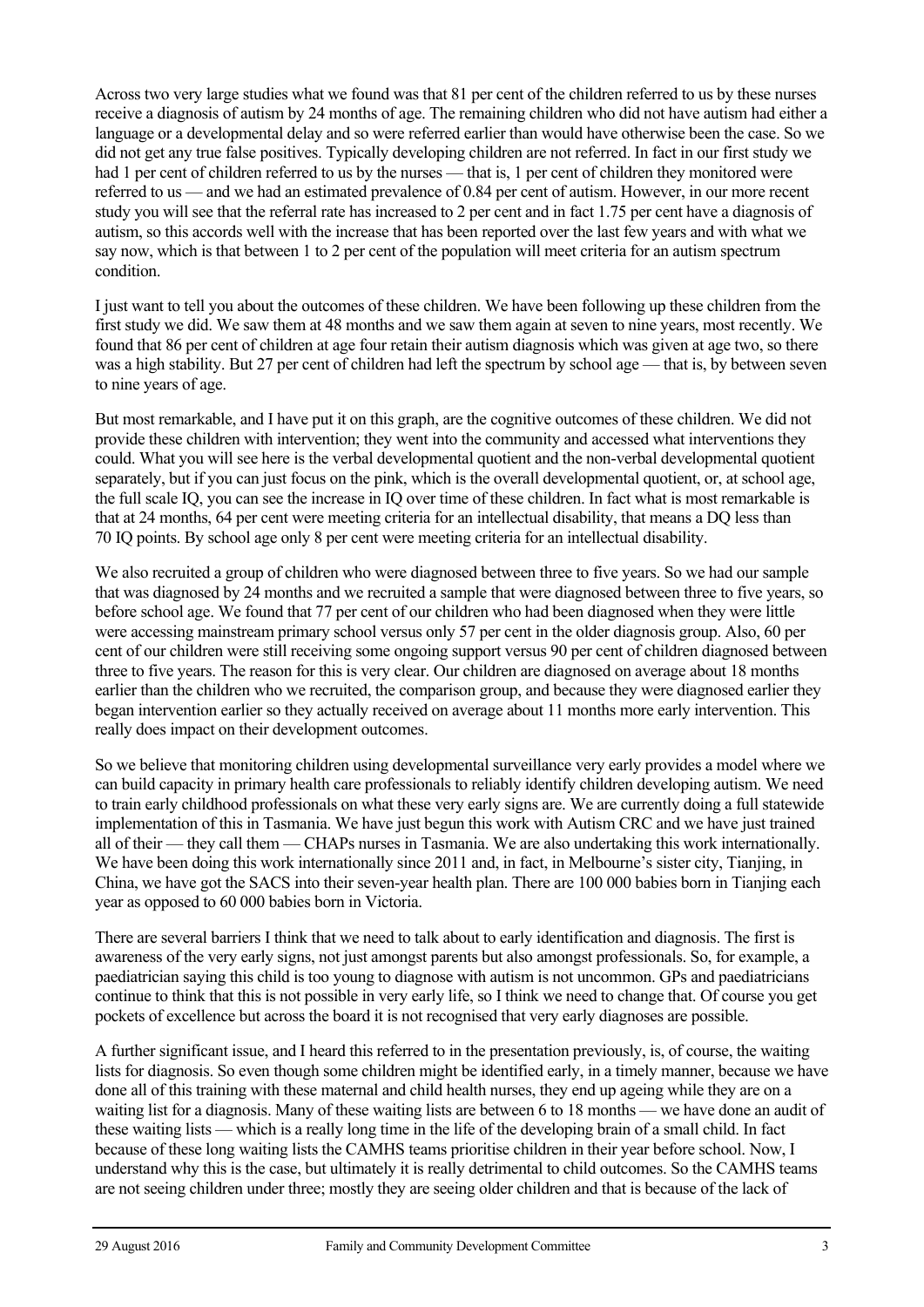expertise on those teams in those very early years and because they have such long waiting lists they are trying to get those children a diagnosis before they enrol in school. So then families try to access private diagnoses to get a diagnosis quicker and, of course, because you need a multidisciplinary diagnosis, this is costly. It often costs around \$2000.

On the basis of all of this we decided a number of years ago when we finished our first study to approach a number of philanthropic organisations. I went cap in hand, I gave many presentations, and with some funds we set up the first clinic of its kind in Australia, an early assessment clinic for autism, where we focused on just the under three-year-olds, because we realised that there was expertise in that older age group. A lot of the nurses were ringing us up and saying, 'What do we do now?' when our study was over, which really led us then to develop this clinic.

The way we ran it was that we saw two families a week. They came from all across Victoria to access the clinic. We just thought that we would be serving the north and the west but that was not the case. We undertook the developmental assessments using the gold standard tools for assessment and diagnosis and on the basis of these and, of course. clinical opinion. we referred children to the paediatrician for confirmation of the diagnosis so that they could then access the HCWA package.

This graph tells you about the referrals of the children — where they were referred to us from. We actually got more referrals from the maternal and child health nurse, but then they referred to the paediatrician and then the paediatrician referred to us so there is a little bit of a pathway that is represented there. We saw children between 12 and 36 months — under 36 months — so our mean age was 27 months. In fact this would have been younger, but we had a very kind intake worker who tried to fit in children just before they turned three, so you can sort of see the peak there at 35 months. That represents her preferential intake. But in fact as we moved on with the service we did go to the younger ages. Seventy-five per cent of children referred to us met criteria for autism. The remainder had either a language or developmental delay, so once again, just as with our studies, we were not seeing typically developing children being referred to us. Generally, when we saw children, we were always referring them for further services.

This is how we funded the clinic and in the years of running this clinic I had hoped to get state government funding for it — there is nothing like it across the country — but I was spectacularly unsuccessful in doing this. It took me more than a year to even secure a meeting with DHS, only to be told that all funds were expended into CAMHS and I had already done the trail around CAMHS, knowing that these children are not being seen by CAMHS. So very sadly last year I closed the clinic, in spite of our success in diagnosing these children very early, which really does currently mean that no-one is doing this work now. I think in not doing this work we are really failing 1 to 2 per cent of our children in this state.

In the meantime, and probably also because of some of our frustrations, we partnered with the fourth-largest IT company in the world. Luckily for us, the Asia-Pacific senior executive has a daughter with autism, and when we approached him, he decided that we would build it on the basis of their philanthropy model at salesforce.com. So we built our app and the way we have worked is we have taken our research with the primary health professionals, like nurses, and we have tried to put this into the hands of parents. We won the national iAwards a couple of weeks ago. We won the Victorian research and development award — we won the state one — and we are pitching for the national one tomorrow. The gala dinner is on Thursday and we hope that we might take home the prize.

#### **The CHAIR** — Good luck.

**Prof. DISSANAYAKE** — This app is, as I said, is based on the SACS study. It is video-led so that parents respond to a series of behavioural items by watching videos of a typically developing child, showing each item, and an atypically developing child, showing that item. Parents are then asked if the child rarely or mostly shows these behaviours. On completion, via an algorithm that we have developed, they are informed immediately whether their child has a high likelihood or a low likelihood of developing autism. They immediately then get an email notification with the child's performance on the behavioural items printed out. The app is suited for children from 11 to 30 months of age so that when the parent enters the child's age and registers the child the correct items come up. The parents are encouraged to print out the email and take it to their medical professional for a formal developmental assessment, and we are now looking to also develop a professional version of this app. We also direct parents to a website which is dedicated so that they are supported through their journey into autism.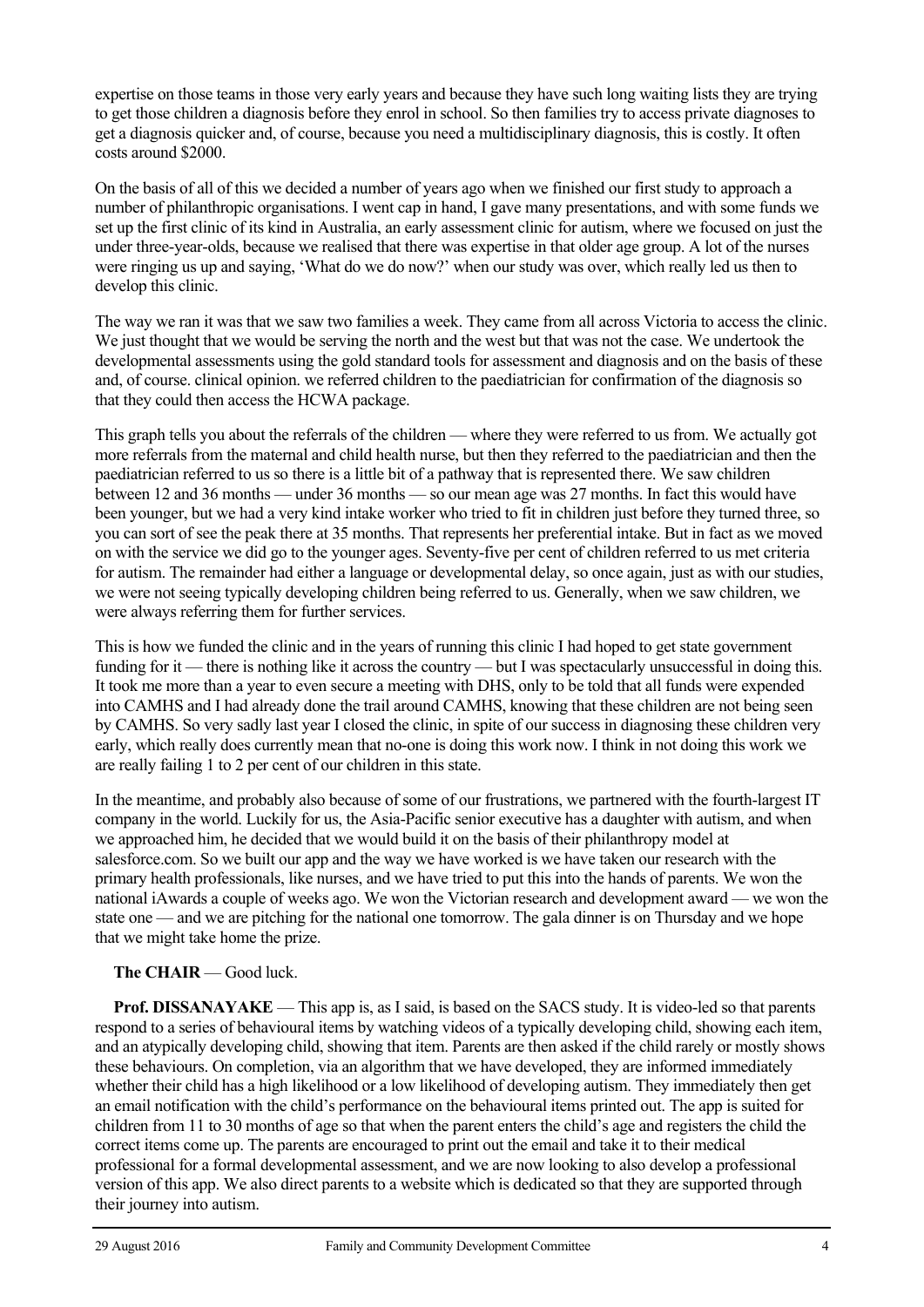On the basis of all this, both research and our clinical practice, I have highlighted what I feel we need in Victoria. We need a greater understanding of autism and its early signs within the primary health care system and also amongst early childhood educators because we all have our children in child care. So we are also doing research on training childcare workers to use the SACS items to facilitate early identification so we can get timely referrals.

We need greater understanding of the evidence base supporting early diagnosis among GPs, paediatricians and paediatric psychiatrists who will often still tell you that you cannot assess a child until they are between three and five years of age, which is really, quite frankly, not correct. We need a rollout of developmental surveillance across maternal and child health services statewide, and really in Victoria we have probably got the best service. We have looked at services across the other states and they really do not match what we have in Victoria. We have an excellent universal service here which we should be using.

We need to establish a number of early diagnostic centres across Victoria to reduce the waiting times and lower the average age of diagnosis. We used to have a two to three month waiting list. When we first started the clinic I just had money to run it one day a week and within two months of opening we had a six-month waiting list. I then went back to philanthropy, got more money to run it two days a week and we were immediately able to reduce the waiting list. It really never went up over three months.

I think we have got a wonderful model to develop such early diagnostic centres and I think this will really serve to increase the capacity within the public health system to foster a timely diagnosis of autism and thus earlier access to intervention. Our research is showing that earlier access is really impacting on the cognitive outcomes in these children and we would be very happy to share our expertise at the Olga Tennison Autism Research Centre to achieve this outcome with you, so do please call upon us as you need. Thank you for your attention and also the opportunity to share some of this with you and talk to you today.

**The CHAIR** — Thank you very much, Professor. We were very keen to hear from you based on what we knew about the research that you had done which is very comprehensive and my understanding is that it is international best standard practice now with the early detection and early intervention services that you were providing. I want to congratulate you first of all on that work because I think it really is potentially going to make a big difference to outcomes for children with ASD.

#### **Prof. DISSANAYAKE** — Thank you.

**The CHAIR** — Based on what you have told us today, what is your view on the increasing prevalence of ASD in the community?

**Prof. DISSANAYAKE** — I think there is never going to be one reason for that increase; I think there are many reasons for that increase. One of the reasons of course is greater awareness in the community. I came into the field in 1984 when what we called autism was very narrow — early infantile autism or autistic disorder. Now, what we recognise as part of the spectrum has really increased. The spectrum has widened throughout my career and so that naturally will lead to greater numbers.

But I think there are a lot of biological mechanisms also at play here. Some of the risk factors we know are older parents, particularly older fathers. That has been a consistent finding. For example, what has increased over the last 20 or so years is that people are leaving their parenting until much later. Also, women are more educated and so delaying parenting, and often mums' and dads' ages are highly correlated, so the older the woman the more likely the older the man.

In addition to that, what has also increased is the breakdown of monogamous relationships. We have much more serial monogamy, so fathers are sponsoring many more second families. Again, there is that biological risk put into the environment; they are older when they have their children in their new relationship. We are also doing marvellously well in saving premmie babies. Many more babies are being born prem now; prematurity is a risk factor for autism. So a lot of these biological mechanisms I think are also serving to increase risk in the community, and this is not just here. It is being seen internationally.

There might be some other factors that we do not know about, but I think that increase is very real, even just seeing it through our work. We started our first study in 2006 and ran it in 2006–08. In fact when we started that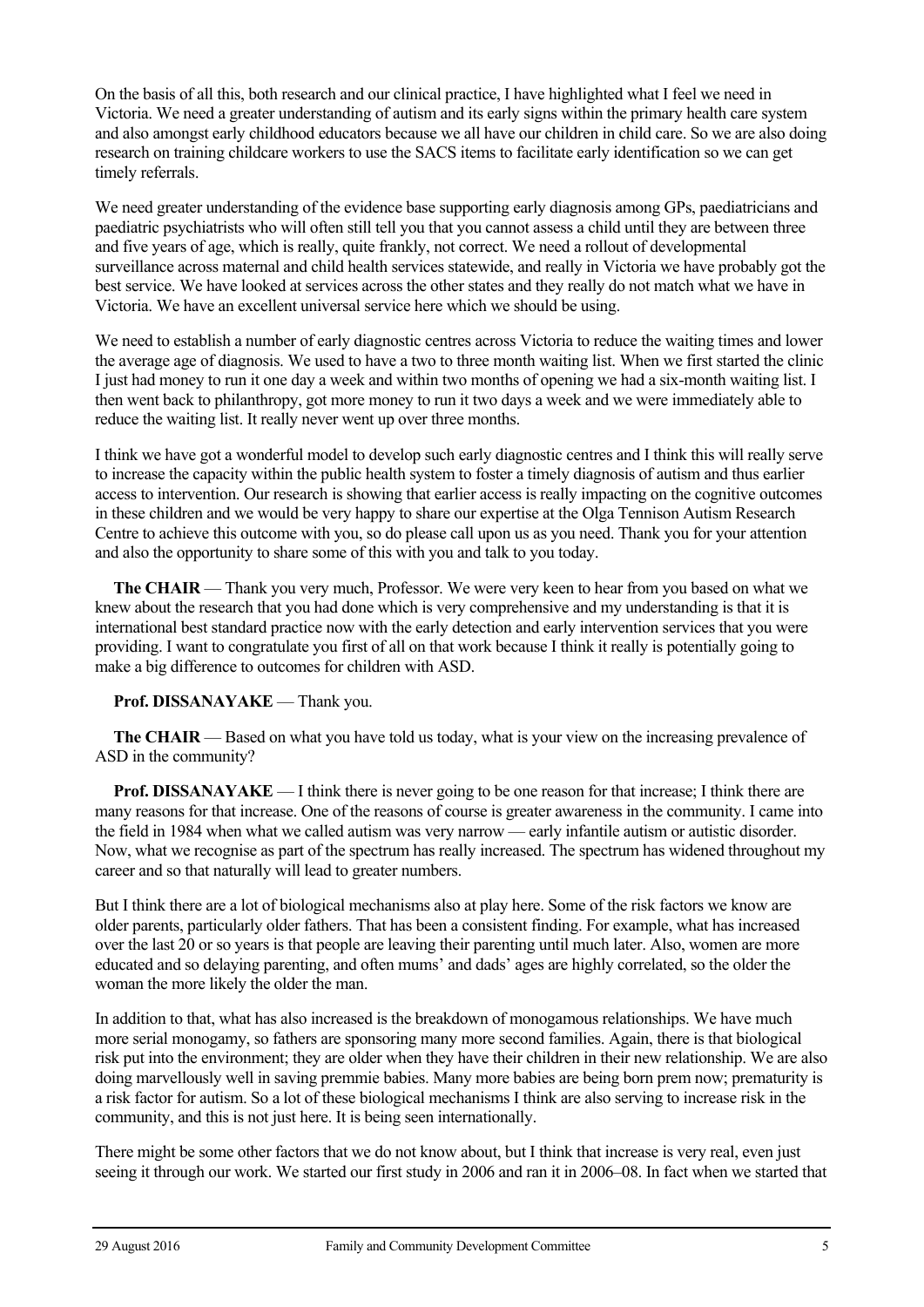study we worked on the assumption that it was 1 in 160 children, and we found approximately 1 per cent. Now in our second study it is nearly 2 per cent, so I think the increase is very real.

**The CHAIR** — Do you think the new criteria for ASD and the DSM-5 have had any particular benefits for health professionals or people with ASD? Secondly, do you think that the loss of the Asperger's category has had any impact?

**Prof. DISSANAYAKE** — We have just submitted a paper, probably be three days ago, on this. You saw that paper using the HCWA package, that was based on 15 000 children, and that was between 2010 and 2012. We have now got more data from the Department of Social Services to look at data up to 2015. So what we have done is we have looked at the pre-DSM-5 data of children accessing HCWA and the post-DSM-5 data on children accessing HCWA. Interestingly what we have found is a clear increasing trend up to 2013, and since 2013 there has been a slight levelling off in the trend. So the number of children accessing services has not kept on the same trajectory that we saw from 2010 to 2013. There has been a slight levelling off.

We cannot tell on the basis of this data what has contributed to that levelling off. We suspect that it is because of the introduction of DSM-5 and maybe fewer people accessing services, because some of those children are now meeting criteria for the new social communication disorder. Interestingly we have charted the number of Asperger's diagnoses, and the minute it comes to 2013 that has just levelled off. No, I do not have it on my memory stick. I could have shown you some lovely figures.

**The CHAIR** — That is okay. Perhaps you can provide a copy to the committee.

**Prof. DISSANAYAKE** — Yes, I would be happy to.

**The CHAIR** — That would be great.

**Prof. DISSANAYAKE** — We think that it is not a reduction by any means; it is just a levelling off. There has not been a reduction in the rate.

**The CHAIR** — Do you think that trend will continue?

**Prof. DISSANAYAKE** — In the plateauing? Time will tell. I suspect it may well. But I wonder what is happening to those children who are getting a diagnosis of social communication disorder.

**The CHAIR** — Exactly. Yes.

**Ms McLEISH** — Thank you, Professor, for coming in. I have got a question about the paediatricians that you have mentioned that it is commonly thrown around that you cannot diagnose under a certain age, and you are saying, 'Well, actually that is not quite right'. Is there a lot of work being done collaboratively to change that view, or is it very much an entrenched philosophical difference?

**Prof. DISSANAYAKE** — I have seen a change between our first and our second studies. We get fewer paediatricians on the phone — we got lots of paediatricians on the phone in our first study — and with the second study there is less pushback. I am not saying there was no pushback; there was still pushback, but there was less pushback. So I think it is changing, but I think there still needs to be more training. The reality is that these medical professionals are really busy, and when you run training they are often no-shows just because of their busy schedules. So I think we need to look at training becoming embedded within courses — within their studies at university and so on, but also within continuing education. For example, with nurses now at La Trobe we also train about these early signs and so on within their formal training.

I think this needs to happen across the board, not just with nurses, not just with paediatricians and GPs. Any professional that is going to be working with children needs to know what autism looks like in early childhood, because we are talking about 1 to 2 per cent of children. Just one lecture on autism I think is not going to cut it. We have introduced an undergraduate subject in autism now at La Trobe University. It is very, very popular. I think we need to embed training around autism across the board for anyone who is going to be working with children, including early childhood educators.

**Ms McLEISH** — Just with the paediatricians, how will you make that happen or how can we make it happen that you embed this training with their specialist skills?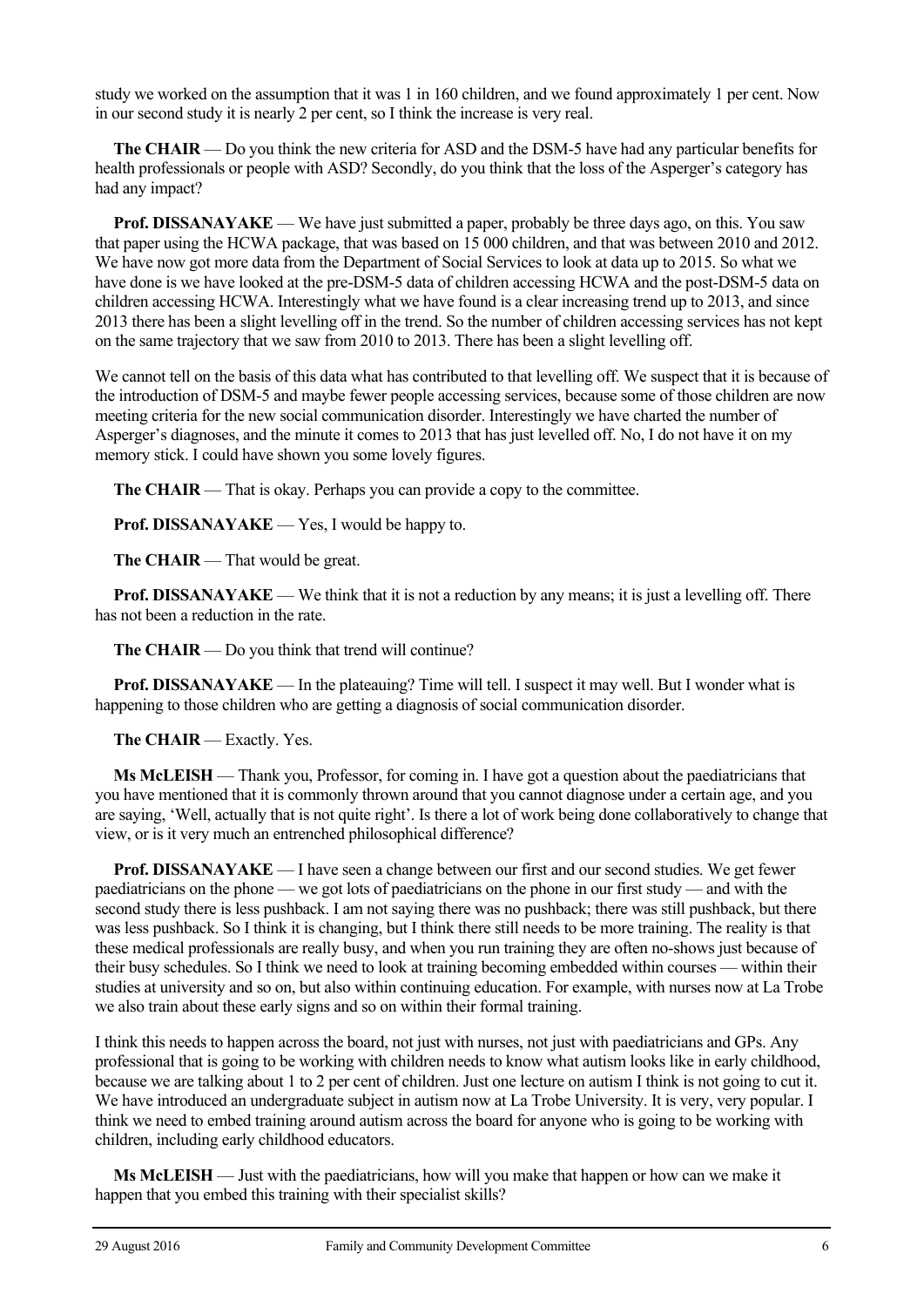**Prof. DISSANAYAKE** — I think it is working within the different colleges and so on. As I said, there are pockets of excellence where good practice is happening, but I am not sure at what level good practice is being disseminated. There needs to be more of a national approach to this.

**Ms COUZENS** — You have answered quite a few of my questions in that one. I was curious when you talked about the 27 per cent that left the spectrum, I think it was in the first study. Do you know why?

**Prof. DISSANAYAKE** — That is a good question. In most samples you get around 14 per cent of cohorts over a long period of time. You do find some of these children leaving the spectrum. It does not mean that they do not have any issues. They are no longer meeting criteria for autism, and it is important to continue following them up. They still will have subsidiary things like anxiety and sleep difficulties merging into depression often in adolescence. There have been so few good longitudinal studies that it is hard to tell, but generally there is about 14 per cent in most cohorts that will no longer meet criteria for autism, and that is because of good interventions, good access. I think our cohort has a greater percentage because we got in very early, and so those children were then able to access services. But I think we will grow old with these cohorts. I do want to follow up the second cohort from the second study as well, because our outcomes were so positive. They were almost too good to believe, so I really do want to follow up the second cohort to see if we are matching this first cohort.

There has been some really nice work in the States that looked at the predictors of what they called optimal outcome children, this 27 per cent. What they found was the best predictors for that optimal outcome were early diagnosis and access to early intervention early. You know it, but then seeing it and being able to validate it with research is really important I think.

**Mr FINN** — Cheryl, thank you very much for coming in, and let me put on the record that the work you are doing out there is just extraordinary.

#### **Prof. DISSANAYAKE** — Thank you.

**Mr FINN** — You are clearly leading the field. It is one of the very few places that I have left over the last 18 months and felt like skipping. It is just absolutely wonderful. Clearly finance is a problem that you face out there. What could be done if more money was available for the work that you are doing? What is the next step that you would take if more money was to come your way?

**Prof. DISSANAYAKE** — Well, to come my way — I am going to answer this in two ways. I do think we need to develop these early assessment and diagnostic clinics in different regions in Melbourne so that parents who suspect the signs, they have the free app, they are worried and they can access and get a diagnosis in three months at the longest. No-one should be waiting over three months for a diagnosis. We are killing these parents. We are telling them early intervention is important, and then we are keeping them on waiting lists, so we are plunging them into mental health chaos, really. If it came my way, we have the Victorian Autism Specific Early Learning and Care setting. These are the six centres that were developed through federal funds. So we have the Victorian one at La Trobe University. If money came my way, I would set up a centre. I have even got a name for it, Bernie.

#### **Mr FINN** — Why am I not surprised?

**Prof. DISSANAYAKE** — It is called 'Diagnosis, assessment and treatment for autism - DATA'. It is underpinned by research, but it is best practice. Currently we do wonderful work in early intervention. We are funded by the Department of Social Services. We have had block funding — we have got block funding till 2018. By then we would have rolled into the NDIA and the NDIS. We do not know fully what that will look like yet, but what I would do is I would build more clinic rooms. At any one time we have 80 to 120 children on our waiting list to access our early intervention. So I would build more clinic rooms and offer some one-to-one therapy as well as our group-based therapy that we run. We are also trialling running our early intervention program both in the mainstream as well as in a segregated setting to see if there are different outcomes in children. Right now we are not finding any differences.

But into that I would also build the early assessment clinic. I would build an early assessment clinic like the one I spoke about, including a paediatrician doing a couple of days in some rooms there so that we could have somewhere where babies are referred through maternal and child health. They come in and they can get a timely assessment and diagnosis. They can access services using their NDIS funds, one-to-one therapy for that child,